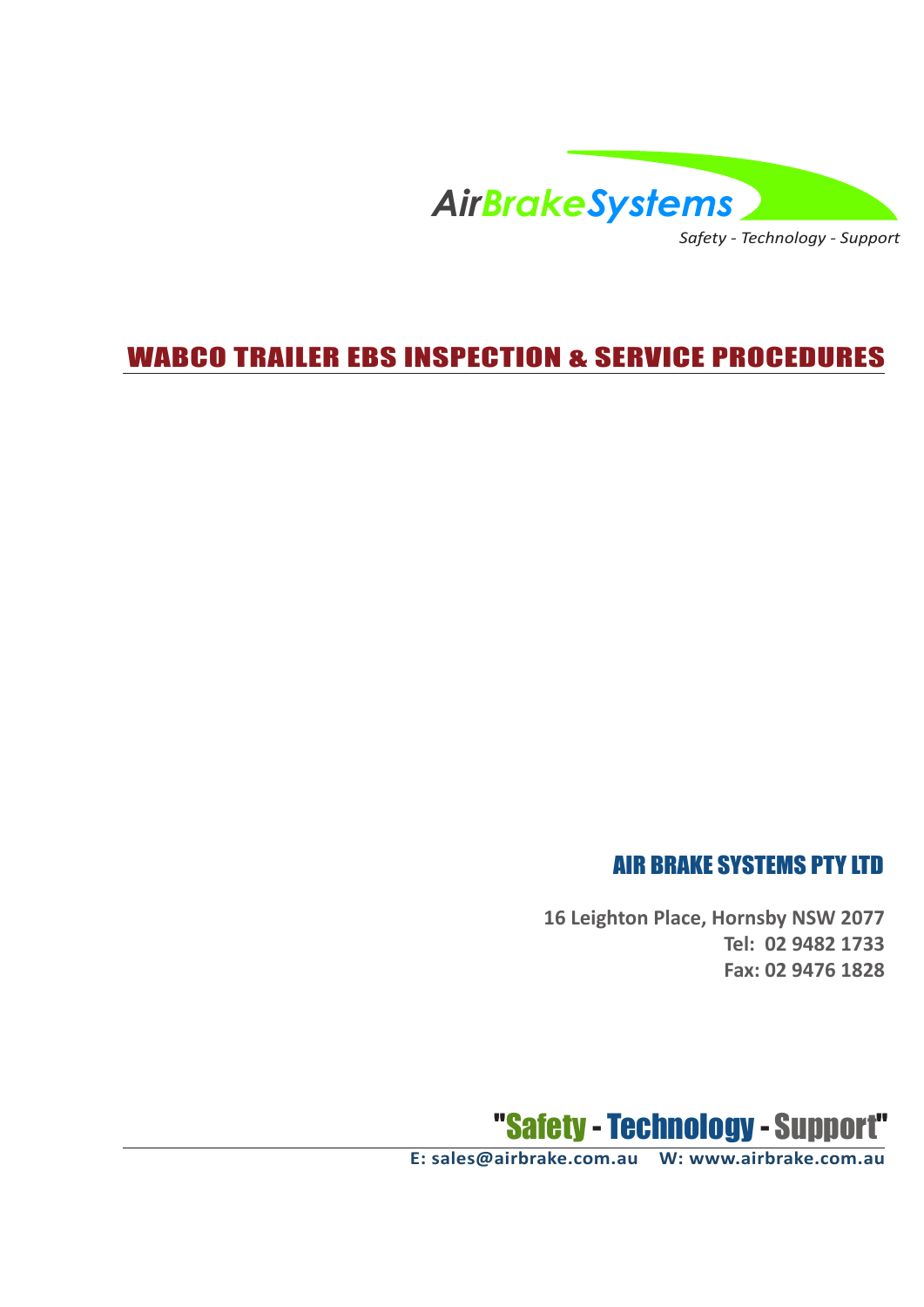

## Additional Driver's Daily Tasks

- Make sure that the trailer ABS/EBS connector is plugged in and locked into place.
- Confirm that the connectors between multiple trailers are also plugged in.
- $\blacksquare$  Switch on the ignition and observe the ABS warning lamps. The Trailer ABS lamp should light up for approximately 2 seconds and then go out.
- $\blacksquare$  If the trailer warning lamp does not switch on, please perform a cycle test. This is done by turning the key to the ignition indent and listening to the trailer ABS valves. They will click in sequence if the power supply is present and the faulty warning lamp must be reported. If there are no clicks then the trailer ABS power must be checked and repaired.
- If the trailer warning lamp remains on you perform a driving check by exceeding 7 km/h. If the lamp remains on after this driving check then there is an active fault in the system that will need repairing. This must be reported and repaired as soon as possible.

Please note that the trailer brake systems on these trailers are the most advanced available. This technology includes electronic brake application, load-proportioning and Roll Stability Support (RSS). The RSS system will intervene from time to time which may cause some irritation however this system may prevent an accident or roll over. This technology is about to become mandatory in all countries using the UNECE brake code and ultimately will be mandated in Australia.

The most common failures are due to power supply and sensor failure. Please report any dirty, damaged or corroded ABS connectors. Do not force any connectors that do not have matching keyways. Sensor faults need to be corrected by a workshop as explained on the following pages.

Please report any braking issues and warning lamps to your service department.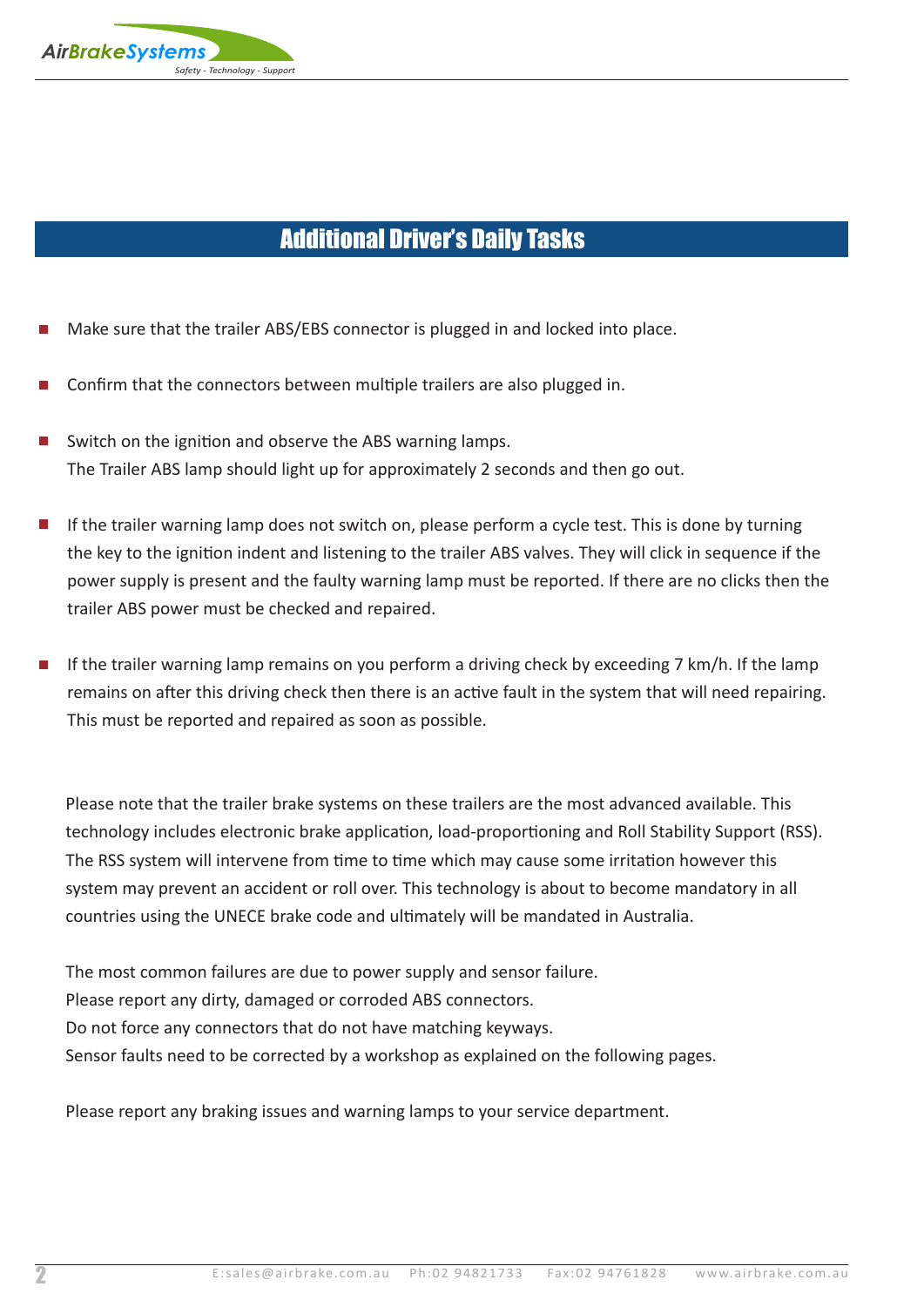

# Wheel Speed Sensors- Service and Maintenance Technical Service Bulletin

#### **General Description**

The wheel speed sensor is an electro-magnetic device used to obtain vehicle speed information for an ABS or EBS controller (ECU). When the wheel rotates, the sensor and exciter (pole) ring generate a simple AC signal. This signal is sent to the ECU system accordingly. The sensor is available in both straight and right angle versions to accommodate axle/wheel space limitations.





**Example of a damaged sensor cable:**  $\vert$  **Example of a correctly installed Sensor** 



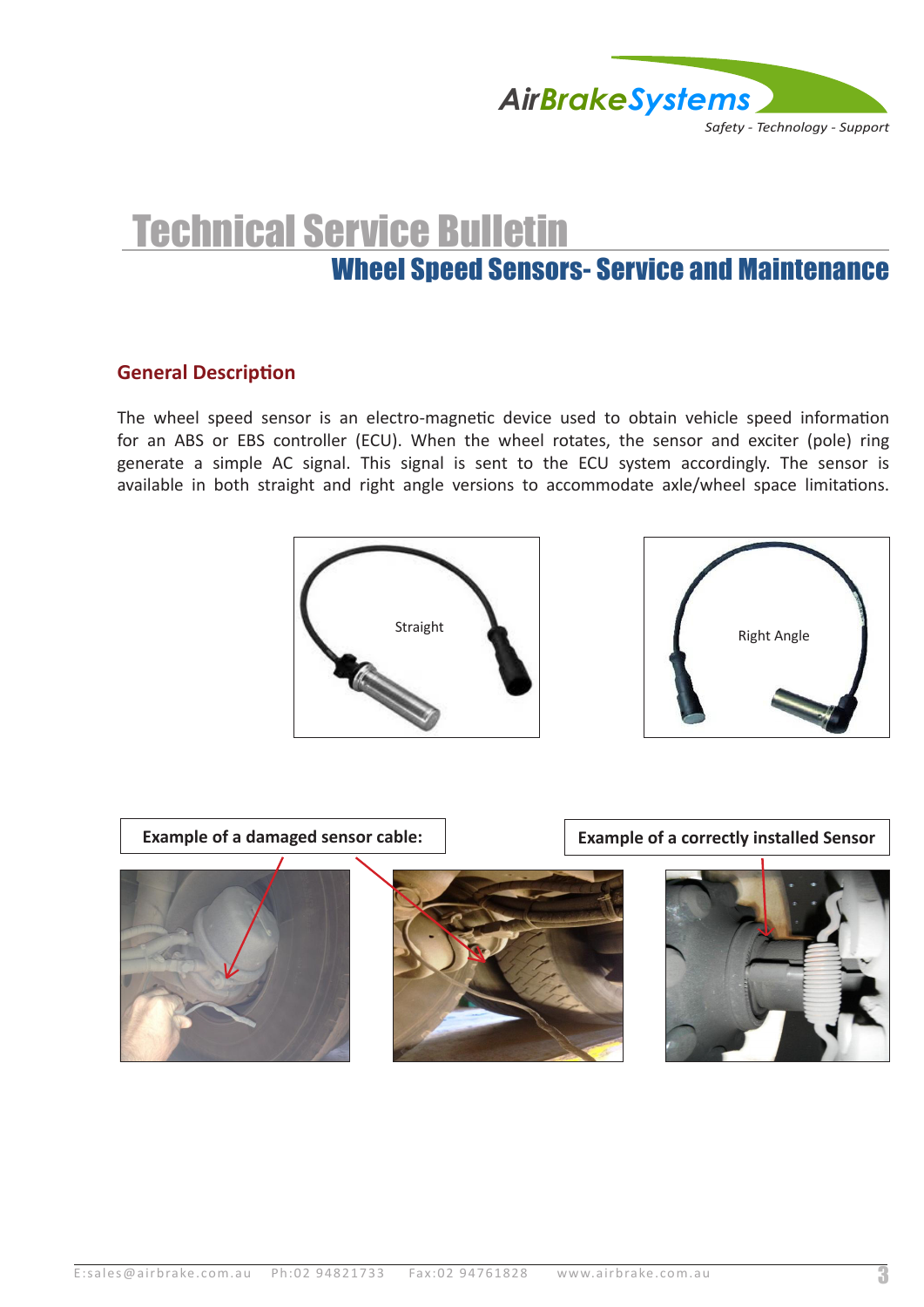

#### **Inspection Procedures**

The wheel speed sensor is a critical factor in ensuring the ABS/EBS system is operating to its full capacity. It is the most common in field service issue when it comes to faults being activated via the warning lamp. Once a cable has been damaged or the air gap between the sensor and exciter (pole) ring has become too big the warning lamp will be activated and repairs must be undertaken to rectify and clear the fault/s.

**Service Intervals**

If you are running a fleet of ABS or EBS equipped trailers we recommend that the following inspections be made at every A or B Service:

#### **Check all Sensor cables for damage:**

- **•** If the sensor cable is damaged it must be replaced using same genuine part number (marked on the cable).
- Remove and discard the old spring clip from the sensor bushing and fit new spring clip with the new sensor.
- $\blacksquare$  Apply the lubricant supplied in the replacement kit to the sensor spring clip, sensor and in the bore of the sensor bushing
- $\blacksquare$  Push the sensor completely into the sensor spring clip until it contacts the exciter (pole) ring.
- $\blacksquare$  If the Sensor cable has not been damaged or broken then the sensor should be gently pushed back into place until it bottoms out on the face of the ring. Upon revolution of the rotor the sensor will automatically adjust to its desired gap.

NOTE: After installation, there should be no gap between the sensor and toothed ring. During operation, a gap of up to 0.07inch is allowable.

**EBS Diagnostics**

- All EBS equipped trailers should have the diagnostic memory for service faults cleared using the appropriate software programs at every A or B service.
- Live "Red" must be fixed immediately as the EBS system may not be operating to its full function.
- Memory "Blue" faults must have the memory cleared to ensure the system is clear of all history faults.
- Fault reports should be saved as a PDF document for future reference.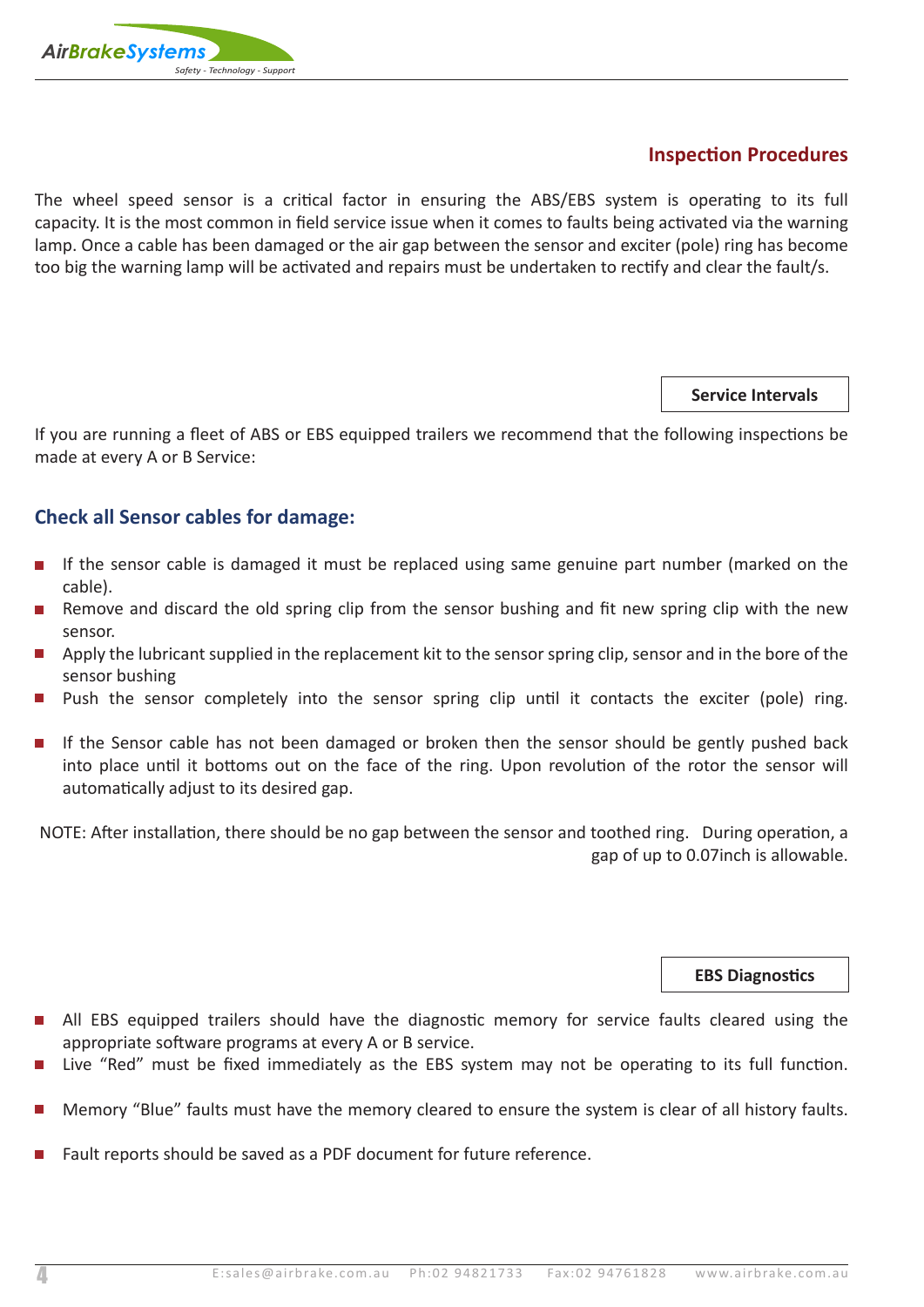



**For further technical assistance and advice please contact Air Brake Systems** E:sales@airbrake.com.au Ph:02 94821733 Fax:02 94761828 www.airbrake.com.au

**Notes:**